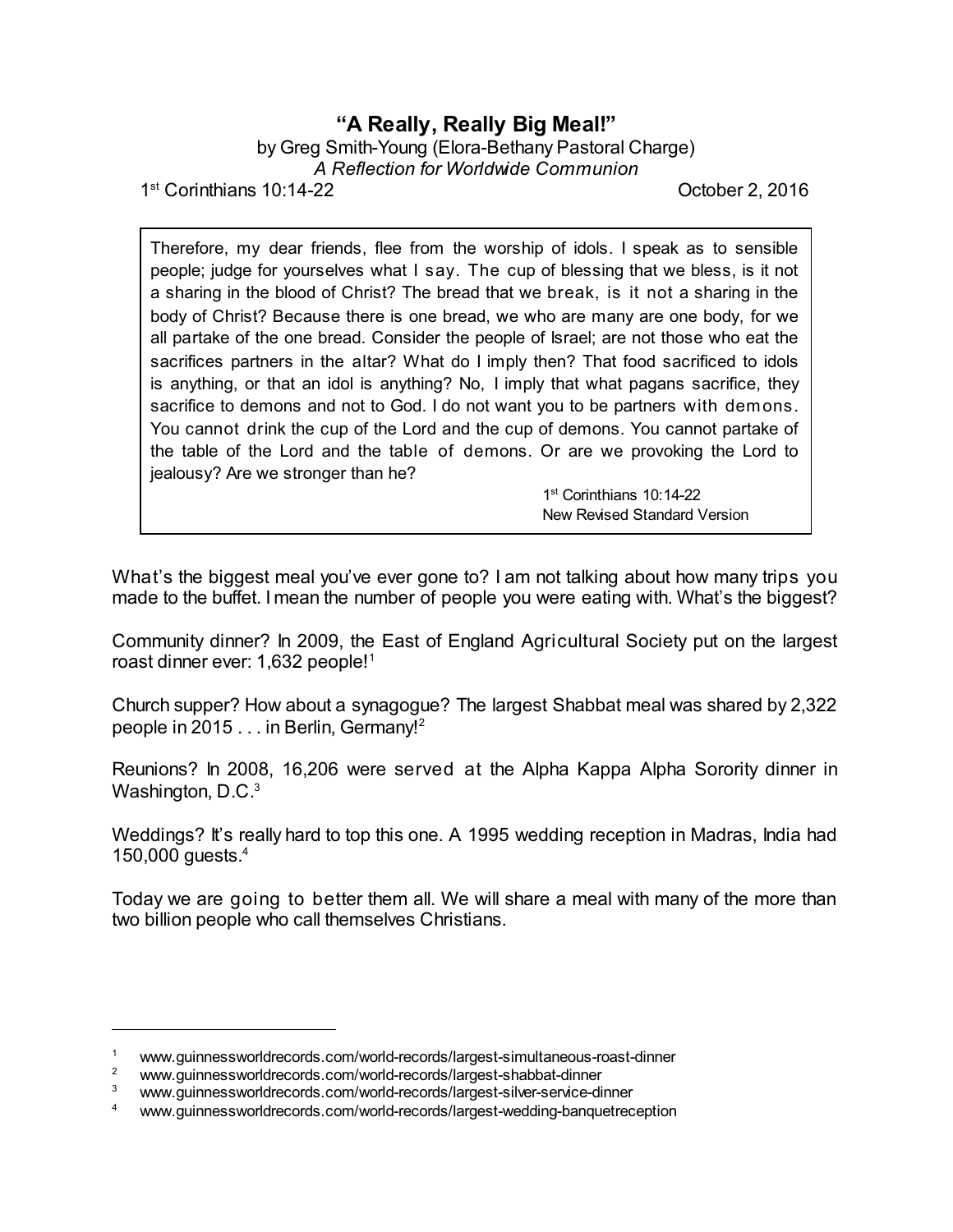Today's reading begins with *"Flee from the worship of idols."* That's the heart of Paul's message here. But I'm not going to talk about that. My reflection is about Holy Communion. Paul was not writing about that. But he did refer to the Lord's Supper, and that's what I'm going to zoom in on.

Paul's big concern was idolatry. Idols are statues crafted to represent gods and make them present. In the ancient world, that's how you worshipped your gods. The Jewish people stood out as peculiar. They worship God who does not have shape or form, who cannot be represented by created things. Disaster befalls humanity when we worship anything other than the one Creator God.

Paul was worried. Many non-Jews were putting their trust in Jesus and been filled with his Spirit. That was new, and wonderful. But for them, life had always included going to the many temples to many gods that filled their city. <sup>5</sup> Animals were sacrificed, and all the worshippers feasted together. They believed their gods were with them, sharing in the celebration. These sacred dinners were vital parts of their community life.

The new Christians were realizing that these idols, and the gods they represented, were empty, meaningless and false. But their friends and families, business associates and neighbours continued to feast in the temples, sharing in the meals of the gods. What should these Christians do?<sup>6</sup>

III

Part of Paul's answer to them was the Lord's Supper.<sup>7</sup> They knew the Jesus Meal, so Paul reminds them:

*The cup of blessing that we bless, is it not a sharing in the blood of Christ? The bread that we break, is it not a sharing in the body of Christ?*

Something happens at the Jesus Meal.

It's not that there is anything remarkable about the bread? Nor about the wine (or, in our case, grape juice). They are very ordinary.

What's extraordinary is what God does with them. God uses them to hold us to Jesus. And held to Jesus, we are held to each other.

Jesus binds us to him through his death and resurrection, for our rescue and our rebirth. In Jesus, we die to our old sin-stained selves, and are born into his New Creation.

The Holy Spirit brings this into us. What Jesus has done for the sake of everyone, each of

<sup>&</sup>lt;sup>5</sup> Gordon D. Fee, The First Epistle to the Corinthians (Grand Rapids: Eerdmans, 1987), 3.

<sup>6</sup> Ibid, 357-63.

 $7$  Paul's detailed response began at 8:1. Now, many verses later, his is getting to his conclusion.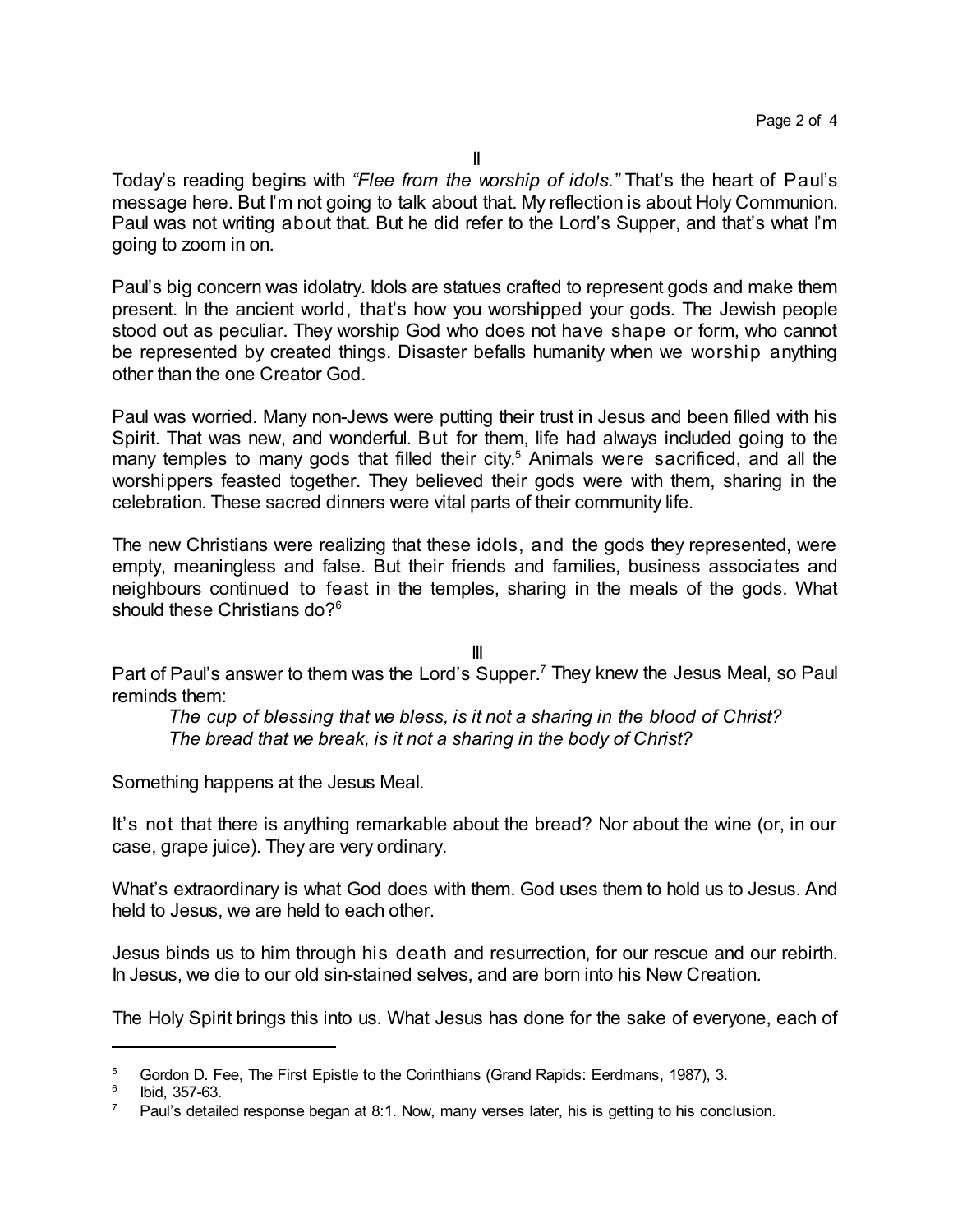us can now rejoice: "He has done this for me!" Our baptisms seal this wonderful gift. You and I, we belong to Jesus!

In his Meal, Jesus strengthens this bond. He is here with us. It's like regularly renewing our marriage vows. He is our Groom. Jesus gives himself to us. What is his is now ours.

(By the way, that's why this idea of going to those sacred meals with idols makes no sense. Sure, there is nothing to idols. They are just wood and stone, standing for lies and nothingness. But even if you know the relationship will not go anywhere, even if you're just flirting, even if it is not real . . . it's cheating. It's unfaithful. It's destructive. Paul called it "demonic" . . . and calls on us to be faithful to our true love, Jesus.)

 $\mathsf{N}$ 

Again, here's what Paul wrote:

*The cup of blessing that we bless, is it not a sharing in the blood of Christ? The bread that we break, is it not a sharing in the body of Christ?*

Then he says:

*Because there is one bread, we who are many are one body, for we all partake of the one bread.*

It's not just that we are joined to Jesus. Yes, by baptism he seals us to himself. He also makes us part of his people. At his Table, he strengthens our bond to him, and each other.

Again, it's a bit like marriage. If you marry someone, you don't just get them. You get their family . . . for better, for worse! It's even more so with Jesus. I can only be a Jesus person as part of Jesus' People.

World Communion Sunday reminds us that it's not just about us here . . . or just us United Church folk. We're eating this Jesus Meal with Presbyterians a couple blocks over, and Anglicans near the library, and Roman Catholics further up Geddes, and Pentecostals on Colborne Street.

ELORA: There is more. This map shows where Christians were living in 1910. The size of the countries is not related to their geography, but their Christian population. The vast majority of Christians lived in Europe, North and South America. Now look at a century later, in 2010. The number in Europe has remained stable, while it's grown in North and especially South America. Look at Africa! China! The Jesus movement is growing, and becoming much more diverse.<sup>8</sup>

Jesus makes us into one People, his People.

<sup>8</sup> Conrad Hacket, Brian Grim et al, Global Christianity: A Report on the Size and Distribution of the World's Christian Population (Washington, DC: Pew Research Centre, 2011), 12. The report can be downloaded from [www.pewforum.org/2011/12/19/global-christianity-exec/](http://www.pewforum.org/2011/12/19/global-christianity-exec/).